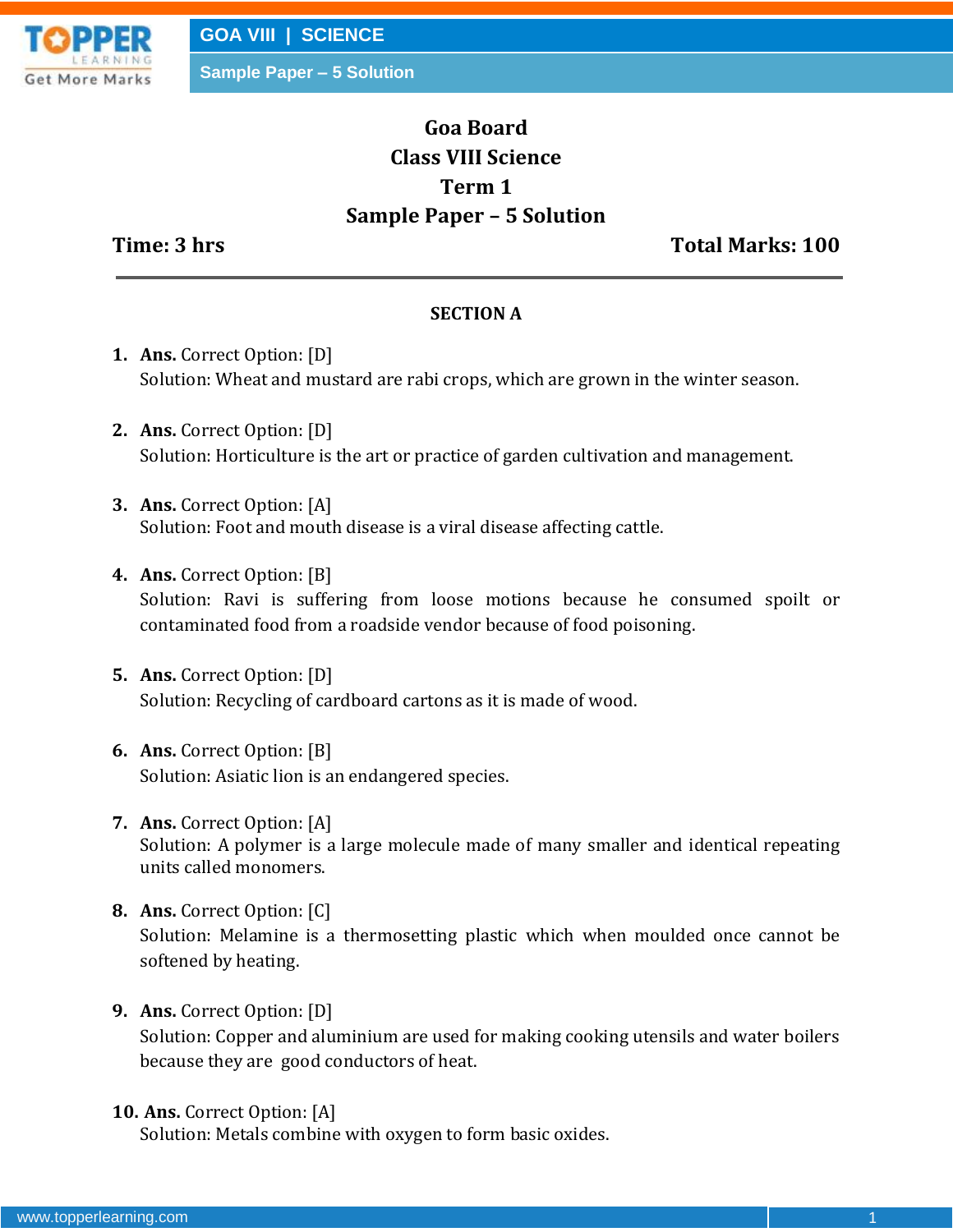

# **11.Ans.** Correct Option: [C]

Solution: Metals react with water to form either their respective oxides or hydroxides and liberate hydrogen gas.

# **12.Ans.** Correct Option: [A]

Solution: When heated in air, coal burns and produces mainly carbon dioxide gas.

# **13.Ans.** Correct Option: [C]

Solution: Hydrogen gas is not obtained during petroleum refining.

## **14.Ans.** Correct Option: [B]

Solution: The greater is the magnitude of the charges and the smaller is the distance between them, the greater will be the electrostatic force between them.

## **15.Ans.** Correct Option: [A]

Solution: The rapid motion and collisions of molecules with the walls of the container cause gas pressure.

## **16.Ans**. Correct Option: [A]

Solution: Force is a vector quantity, while mass, length and distance are scalar quantities.

### **17.Ans**. Correct Option: [C]

Solution: The glass tumbler will be the most difficult to hold. This is due to less friction between the smooth surface of the glass and that of his hand.

### **18.Ans**. Correct Option: [D]

Solution: Friction decreases the efficiency of machines.

### **19.Ans**. Correct Option: [B]

Solution: Dog whistles are not audible to human ears as their frequencies are in the range of 40,000 Hz, i.e. in the ultrasonic range which is outside the audible range.

**20.Ans**. Correct Option: [A] Solution: Sound always travels faster in a denser medium. So, solids are the most favourable medium for sound to propagate faster.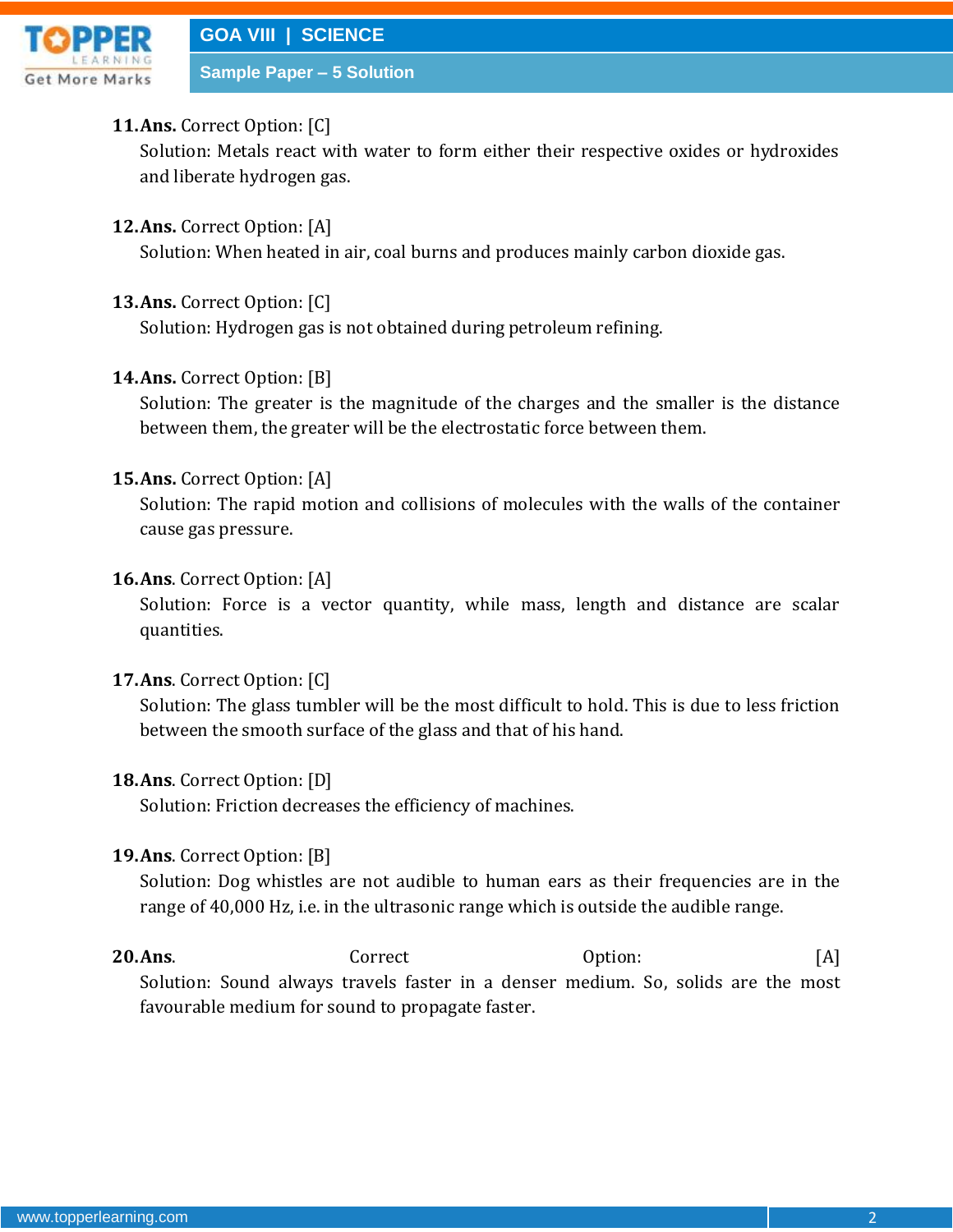

#### **SECTION B**

**21.Ans.** Deforestation leads to a decrease in the water-holding capacity of the soil. The movement of water from the soil surface to the ground, i.e. the infiltration rate, is reduced. This causes floods.

#### **22.Ans**.

| <b>Kharif Crops</b>                                                                     | Rabi Crops                    |  |  |  |  |  |
|-----------------------------------------------------------------------------------------|-------------------------------|--|--|--|--|--|
| i. The crops which are sown in the i. The crops grown in the winter                     |                               |  |  |  |  |  |
| rainy season are called kharif crops.                                                   | season are called rabi crops. |  |  |  |  |  |
| ii. Their time period is generally from $\vert$ ii. Their time period is generally from |                               |  |  |  |  |  |
| June to September.                                                                      | October to March.             |  |  |  |  |  |
| Example: Paddy                                                                          | Example: Wheat                |  |  |  |  |  |

- **23.Ans**. Fertilisers are soluble in water and easily get washed off through irrigation and rainfall. They enter the water bodies and pollute them, thus disturbing the ecosystem.
- **24.Ans**. Pasteurisation is a process of heating milk to a temperature of 70°C for 15 to 30 seconds and then suddenly cooling it. Louis Pasteur discovered this process.
- **25.Ans**. Plastic bottles should be recycled as they are non-biodegradable and do not decompose easily.

No. Plastic wastes should not be burned for disposing them off because burning of plastic wastes gives out harmful gases which pollute the air.

#### **26.Ans.**

(i) Magnesium oxide when dissolved in water forms magnesium hydroxide.

 $MgO + H<sub>2</sub>O \rightarrow Mg(OH)<sub>2</sub>$ 

(ii)Sulphur when burnt in air reacts with the oxygen present in the air to form sulphur dioxide gas.

 $S + O_2 \rightarrow SO_2$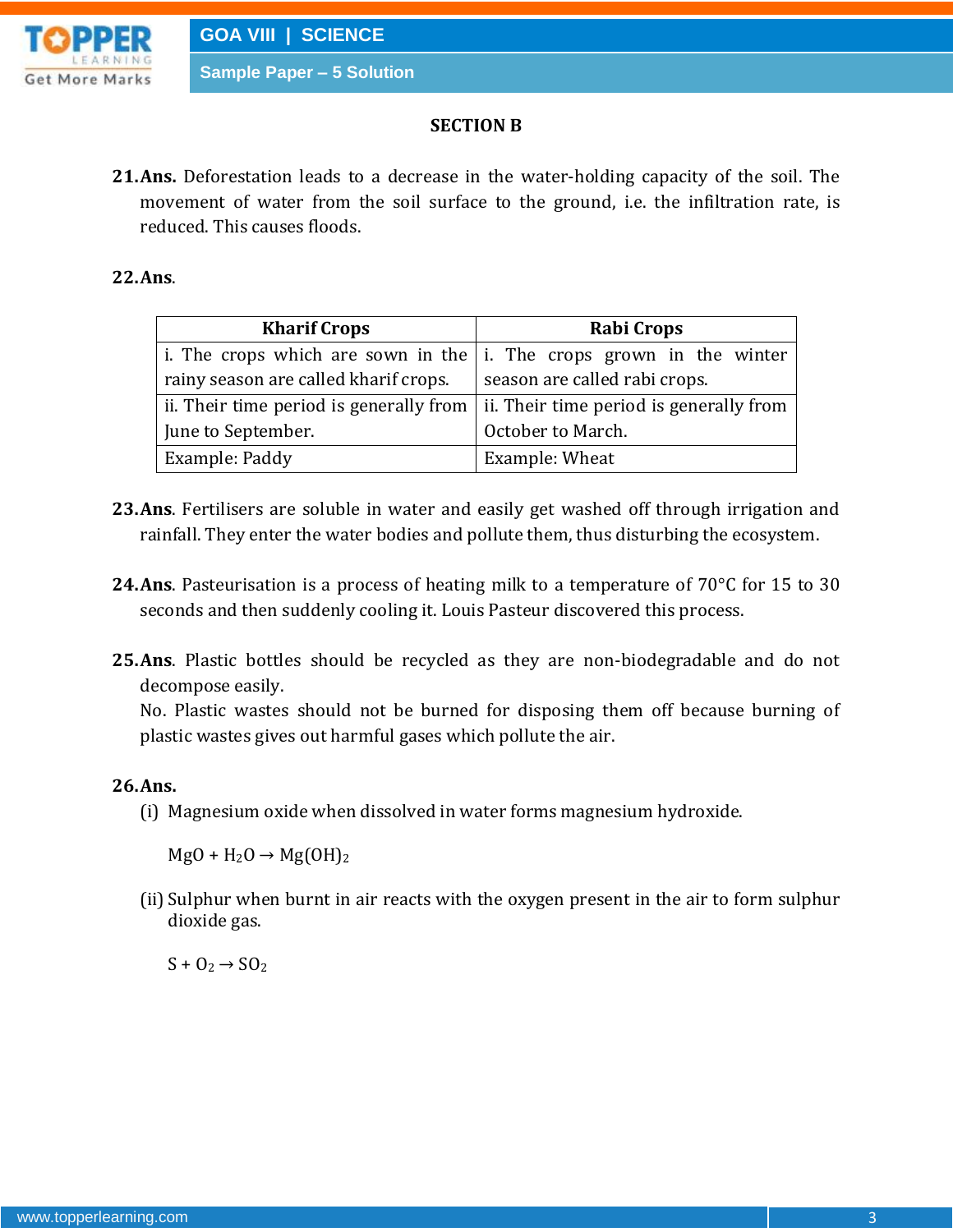

**27.Ans.** The two main reasons for which the economical use of coal is necessary:

- (i) Coal is an exhaustible source. If it is used indiscriminately, then it will be exhausted, as it is present in nature in a limited amount. It takes millions of years to form fossil fuels, so it is not possible to make new fossil fuels artificially.
- (ii) Coal generates polluting gases on burning. It is almost carbon and produces carbon dioxide on burning, which pollutes our environment. These polluting emissions have given rise to dangers of global warming and air pollution. So, their limited and economic use can control pollution and give a better environment.
- **28.Ans.** A vacuum cleaner has a fan which creates a low pressure inside the device. Consequently, air and dirt particles are sucked into the device as the pressure outside is higher than inside.
- **29.Ans.** Winter tyres have deeper treads than regular car tyres. This makes their surface rougher and helps them get a good grip on snow and ice-covered roads.
- **30.Ans.** Loosening or tightening a string of a guitar changes its frequency/pitch. A player does this to adjust the sound produced by the guitar so as to match its frequency with that of the accompanying instruments.

### **SECTION C**

## **31.Ans.**

(i)

- (a) Salt is added to pickles to prevent the attack of microbes.
- (b) Vinegar prevents the spoilage of pickles because bacteria cannot live in such an environment.
- (c) Use of oil prevents the spoilage of pickles by not permitting bacteria to grow in this environment.
- (ii) Sodium benzoate and sodium metabisulphite

### **32.Ans.**

- (i) The perpendicular pipes, having rotating nozzles on the top, are joined to the main pipeline at regular intervals. When water is allowed to flow through the main pipe under pressure with the help of a pump, it escapes from the rotating nozzles. It gets sprinkled on the crop as if it is raining.
- (ii) When too much water is given to the soil, it becomes wet. Water accumulates around the plant. This is called water-logging.

**33.Ans.**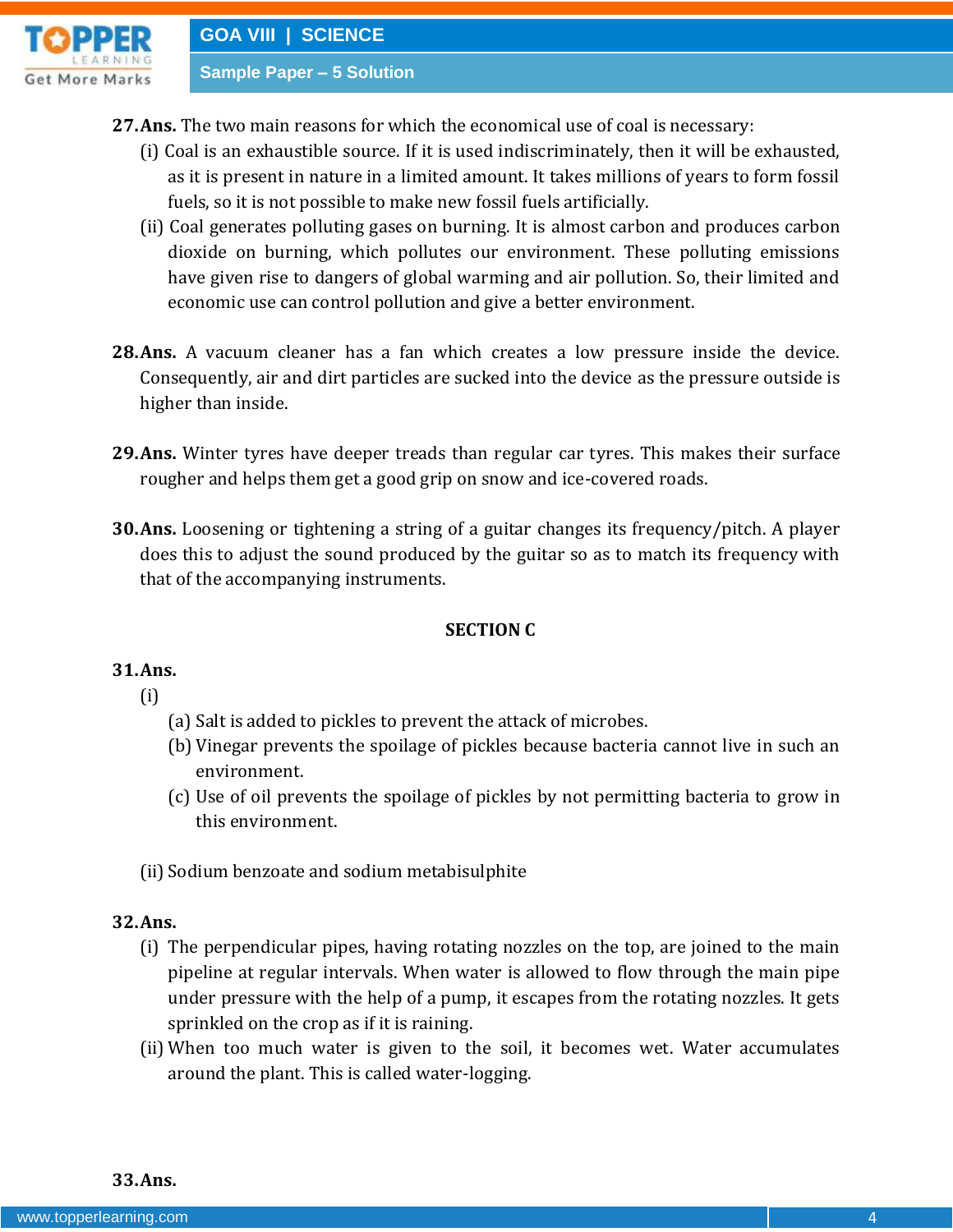

**GOA VIII | SCIENCE**

**Sample Paper – 5 Solution**

- (i) If deforestation continues, then rainfall and soil fertility will decrease. In addition, there will be increased chances of natural calamities such as floods and droughts.
- (ii) Trees are cut down in several countries, especially the developing ones where wood is used as firewood or turned into charcoal and used for cooking and heating purposes. This leads to deforestation.

### **34.Ans**.

- (i) The functions of an ecosystem are
	- a. Transfer of matter and energy
	- b. Fixation of solar energy
- (ii) Carbon dioxide traps the heat rays reflected by the Earth and causes global warming by increasing the temperature on the Earth.

#### **35.Ans**.

(i) Thermoplastics are made of linear chains of molecules with a few cross linkages. This allows them to soften when heated and to be bent into a variety of shapes and forms.

#### (ii)

| <b>Thermoplastics</b>             | <b>Thermosetting plastics</b>   |  |  |  |  |
|-----------------------------------|---------------------------------|--|--|--|--|
| 1. They can be softened           | 1. Once set, they do not become |  |  |  |  |
| repeatedly by heating and can be  | soft on heating and cannot be   |  |  |  |  |
| moulded into different shapes     | moulded a second time.          |  |  |  |  |
| again and again.                  |                                 |  |  |  |  |
| 2. They can be used for making    | 2. They are used for making     |  |  |  |  |
| articles which do not get too hot | articles which may get too hot  |  |  |  |  |
| and are flexible.                 | during use and are hard and     |  |  |  |  |
|                                   | rigid.                          |  |  |  |  |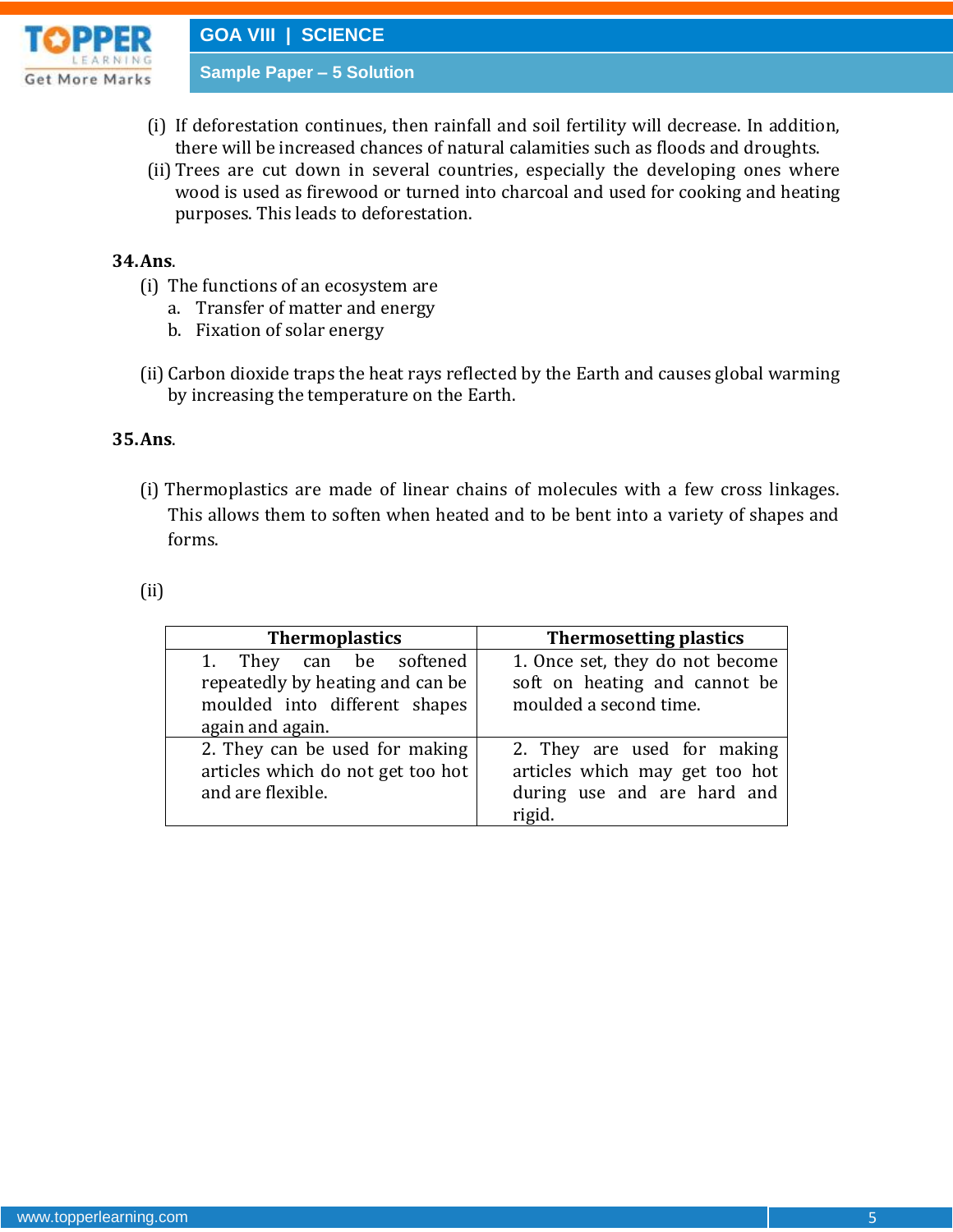

**36.Ans.** When a copper object is exposed to moist air for a longer time, it reacts with water, carbon dioxide and oxygen present in moist air to form a green coating on the copper object. The green coating (or green material) is a mixture of copper hydroxide [Cu  $(OH)_2$ ] and copper carbonate  $(CuCO_3)$  which is formed by the action of moist air on the copper object. This reaction can be written as

| 2Cu<br>Copper | H,O<br>Water   |  | CO.<br>Carbon<br>dioxide |  | O,<br>Oxygen  | Cu(OH),<br>Copper<br>hydroxide |  | CuCO <sub>3</sub><br>Copper<br>carbonate, |
|---------------|----------------|--|--------------------------|--|---------------|--------------------------------|--|-------------------------------------------|
|               | From moist air |  |                          |  | Green coating |                                |  |                                           |

The mixture of copper hydroxide and copper carbonate which forms the green coating is commonly known as 'basic copper carbonate' (because it is basic in nature).

If we make a suspension of a little of the green coating (from a copper vessel) in water and test it with litmus papers, then we will find that it turns red litmus paper to blue. This shows that the green coating formed on a copper vessel (or any other copper object) is basic in nature. The formation of a green coating of basic copper carbonate on the surface of copper objects on exposure to moist air is called corrosion of copper.

### **37.Ans.**

- (a) The real source of energy of coal is solar energy because the plants and trees which decomposed to form coal grew on the Earth by absorbing sunlight energy during the process of photosynthesis.
- (b) Uses of coal:
	- (i) As a fuel in homes and industries.
	- (ii) As a fuel at thermal power plants for generating electricity.
	- (iii) To make coal gas, an important industrial fuel.
	- (iv) To make coke.
	- (v) Earlier, coal was used as a fuel to make 'steam' to run steam engines of trains.
	- (vi) Coal was also used as a source of organic chemicals.

### **38.Ans.**

- i. The force may make the object move from rest.
- ii. The force may change the speed of the object if it is moving.
- iii. The force may change the direction of motion of the object.
- iv. The force may bring about a change in the shape of the object.

## **39.Ans.**

- (i) It is difficult to light a matchstick by striking it on a smooth surface because enough friction is not provided by a smooth surface to produce sufficient heat.
- (ii) Methods of increasing friction:
	- (a) Making the surface rough
	- (b) Adding weight to the object that is moving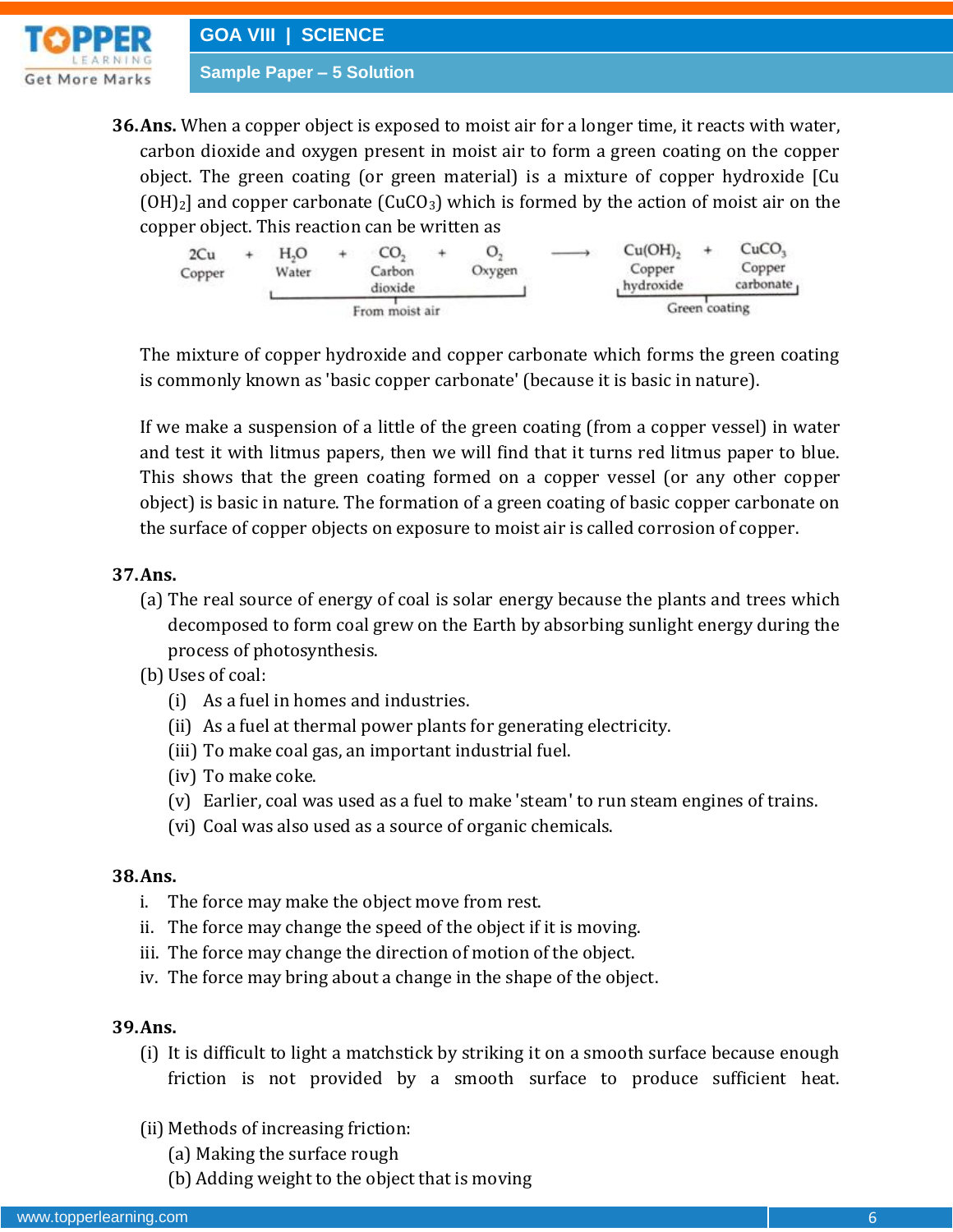

#### **40.Ans.**

- (i) Pitch is the effect or sensation produced in the brain due to the sound of some particular frequency. Pitch depends on the frequency of a vibrating body. It means that higher the pitch, higher is the frequency, and lower the pitch, lower is the frequency.
- (ii) Timbre or sound quality is that characteristic by virtue of which we can distinguish between two sounds of the same pitch and loudness produced by two different musical instruments or two different voices.

#### **SECTION D**

#### **41.Ans.**

- (i) An animal suffering from any disease shows the following symptoms:
	- a. Becomes inactive and stops taking food.
	- b. Watering in eyes and excessive secretion of saliva.
	- c. Its milk yield or egg-laying and working capacity reduce drastically.
- (ii) They are all transmitted through air.
- (iii) Robert Koch discovered the bacterium causing anthrax disease.

#### **42.Ans.**

The process of transferring the seedlings from the nursery to the main field by hand is called transplantation or transplanting.

The various advantages of the transplantation process are given below.

- (i) The process of transplantation enables us to select only the better and healthy seedlings for the cultivation of crops. The bad seedlings can be rejected. This selection is not possible when the seeds are directly sown in the soil.
- (ii) The process of transplantation allows better penetration (deeper penetration) of the roots in the soil.
- (iii) The process of transplantation promotes better development of the shoot system of plants.
- (iv) The process of transplantation allows the seedlings to be planted at the right spacing so that the plants may get a uniform dose of sunlight, water and nutrients.